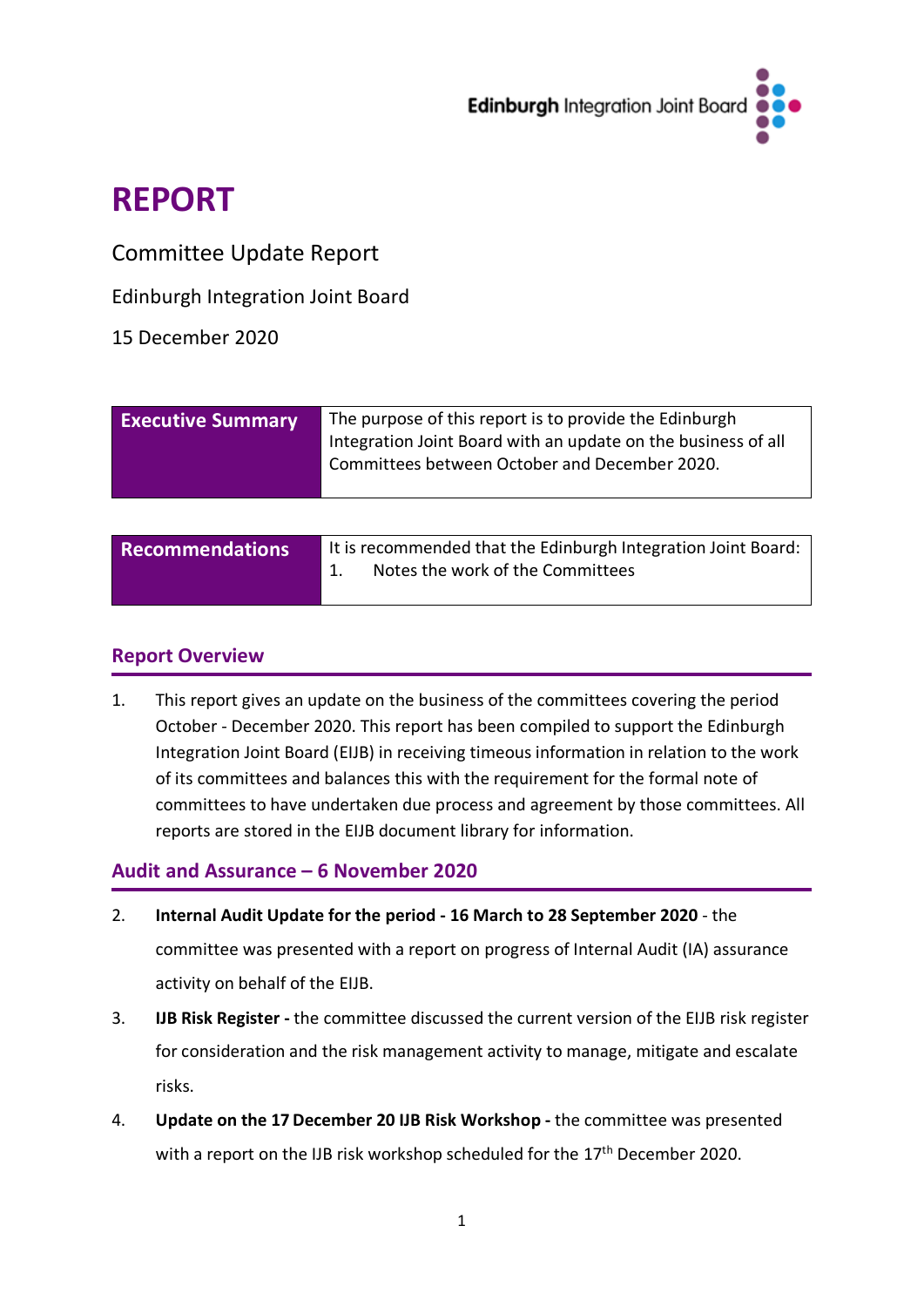

- 5. **IJB Records Management Plan Update -** the committee had before it a progress report on the EIJB records management plan submission to the Keeper of the Records of Scotland.
- 6. **Progress with the Board Assurance Framework -** the committee was presented with a proposal for a suggested committee assurance process and level of assurance for recommendation to the EIJB.
- 7. There was a verbal discussion with NHS Lothian on the internal audit principles and Monitoring of progress with implementation findings.

## **Clinical and Care Governance – 23 November 2020**

- 8. **Primary Care Presentation** the committee was presented with a presentation on the Primary Care service.
- 9. **Mental Health Services (including substance misuse) quality -** the committee discussed a report on the progress with implementing the Royal College of Psychiatrists Accreditation Scheme.
- 10. There was a verbal discussion on care homes.

#### **Performance and Delivery – 16 November 2020**

- 11. **Performance Report** the committee had before it an update on the activity and performance for the Edinburgh Health and Social Care Partnership.
- 12. **EIJB Annual Performance Report** the committee was presented with a report on the proposed schedule for completion of the Annual Performance Report.
- 13. **Joint Carers' Strategy 2019-2022** the committee discussed a report on the outline of the key performance indicators for the Joint Carers' Strategy 2019-22 and proposed timelines for annual reporting.
- 14. **Mainstreaming Equality and Equality Outcomes -** the committee had before it a report on progress with mainstreaming equality and achieving equality outcomes set by the EIJB in April 2016